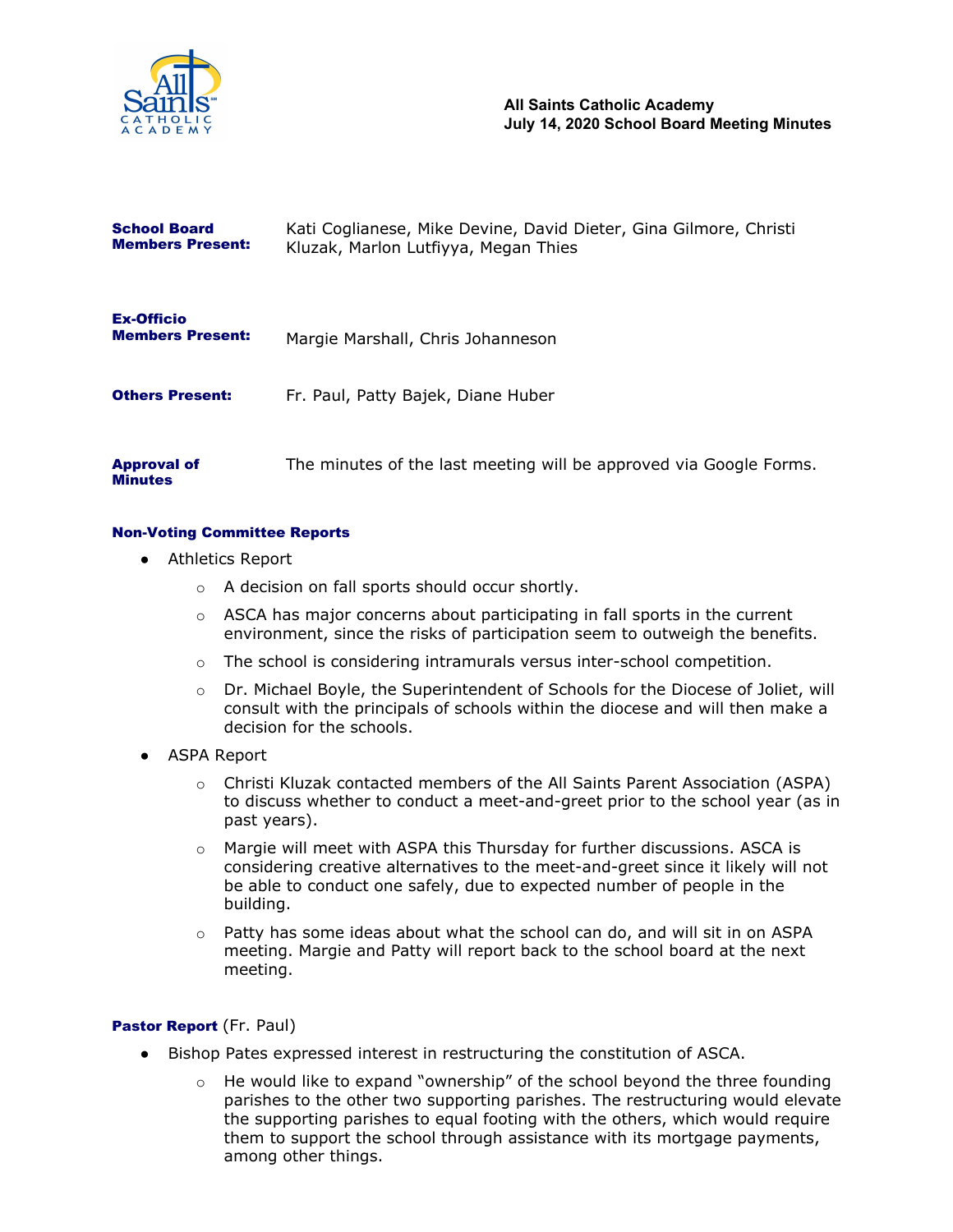

## **All Saints Catholic Academy July 14, 2020 School Board Meeting Minutes**

- $\circ$  The pastors of all parishes generally agree with the plan.
- Bishop Pates would like to change the structure of school leadership so that Dr. Boyle—not the pastors of the founding/supporting parishes—would lead the school, and he would do so in a "Chairman of the Board" role.
	- $\circ$  Bishop Pates will contact Margie if there is movement on this initiative.
- Chaplain Update
	- $\circ$  The school has not decided upon a chaplain for the 2020-21 school year.
	- $\circ$  Margie is investigating options, including a dual role for the new chaplain at Our Lady of Mercy.

# Principal Report

- Margie has spent much of her time meeting with ASCA staff, who have been flexible and accommodating.
- The school is focused on getting students safely back to school. In that regard, Margie has consulted Melissa Santos.
- Margie is working on hiring a new junior high language arts teacher.

## Agenda Items

- Budget Update (Chris Johanneson)
	- o The budget still projects a deficit of approximately \$334k—consisting almost exclusively of principal and interest payments on the school's capital loan.
		- The three founding parishes have provided generous support toward payment of the loan.
		- The two supporting parishes have provided tuition-related support to the school and have been asked to contribute further. Discussions are ongoing.
			- The budget forecast assumes 406 students for the 2020-21 school year.
		- The school contacted the finance office of the diocese to explore its appetite for refinancing the capital loan. The finance office has not made a decision.
	- $\circ$  Staff salaries and related benefits comprise a significant portion of the expense items on the budget—and are the main expense items outside of the capital loan payments.
	- $\circ$  The school has budgeted for higher expenses related to cleaning and disinfecting the school building, in light of the pandemic.
	- $\circ$  The Finance Committee has determined that even if each of the five founding/supporting parishes contribute \$60k total for the 2020-21 school year, ASCA would still experience a budget shortfall of approximately \$64k.
	- $\circ$  While the school does not yet have a balanced budget, the school board agreed to send the current iteration of the budget to the diocese finance office so that the diocese has an understanding of the school's situation and can help brainstorm solutions.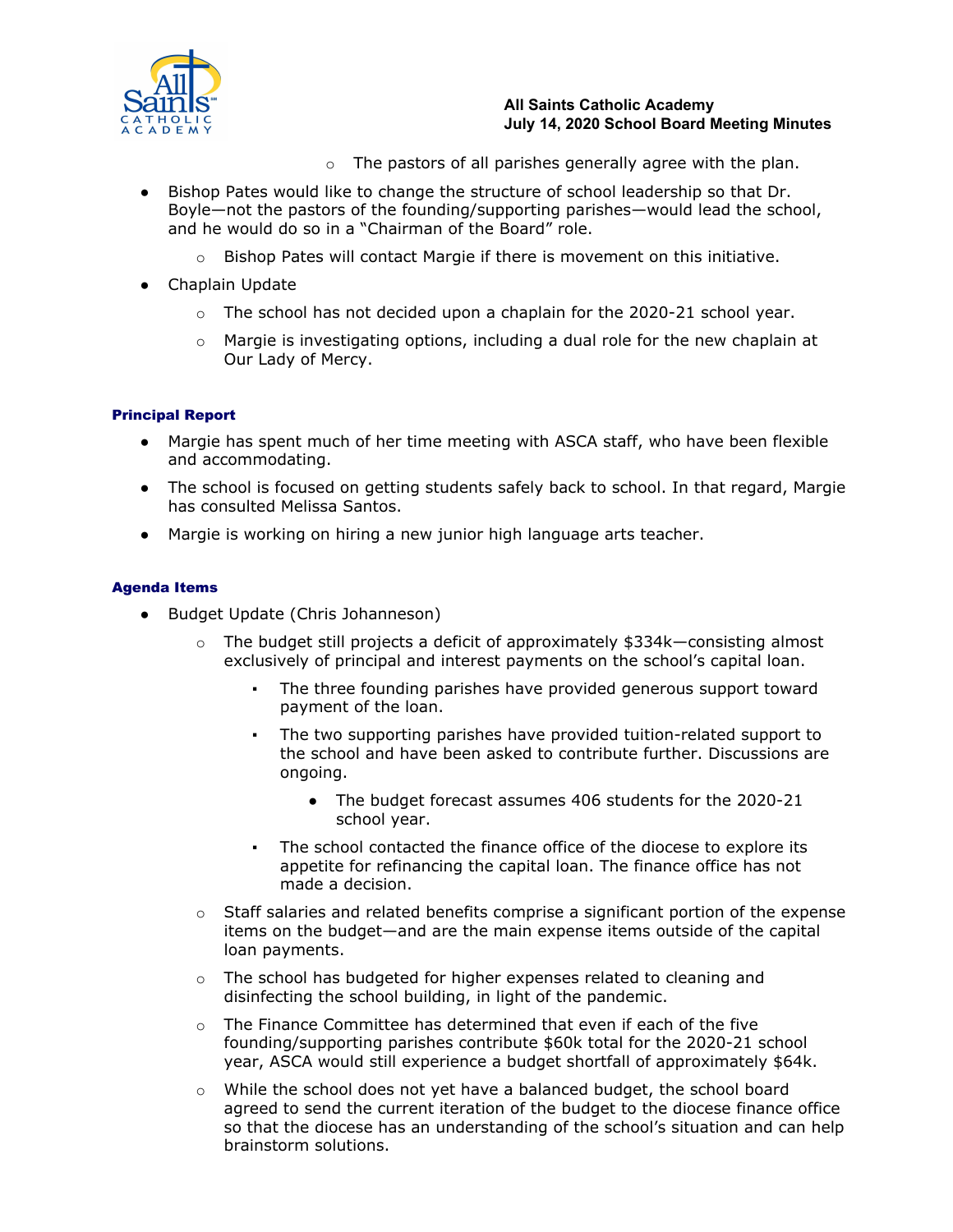

### **All Saints Catholic Academy July 14, 2020 School Board Meeting Minutes**

- Maternity Leave Coverage
- o Starting perhaps in December, ASCA will need some kind of coverage for Margie's maternity leave.
- $\circ$  Kati Coglianese has explored related options with Karen Udell, Assistant Superintendent, Leadership & Personnel, in the Catholic Schools Office of the Diocese of Joliet.
- $\circ$  Karen offered two options: hire a full-time assistant principal at a cost of approximately \$51-\$60k plus benefits (an option not incorporated into the budget); or enlist the help of a retired principal for the period of leave, on a per diem basis at approximately \$390/day.
- $\circ$  The school board observed that hiring an assistant principal puts into jeopardy its ability to hire an administrative leader who can focus exclusively on fundraising—a role that board has discussed in recent, prior meetings (a "president").
- $\circ$  The board agreed that it would be better to retain a retired principal on a per diem basis rather than hire a full-time assistant principal. Kati will investigate the preferred option further.
- $\circ$  Margie advised that the board also brainstorm ways to leverage the leadership talents of staff already at the school.
- Enrollment Update
	- $\circ$  Districts 203 and 204 have announced that they will offer a hybrid learning option (a combination of in-person instruction and e-learning) at the start of the school year, as well as a distance learning option. But they will not offer an in-person option that includes five full days at school.
	- $\circ$  ASCA received eight new registrations after the announcements, and a family that previously withdrew from ASCA re-enrolled.
	- $\circ$  To date, 394 students have registered for the 2020-21 school year.
	- o ASCA has been conducting in-person tours. Overwhelmingly, the tours involve families in the public schools who are excited about ASCA's plan to return to in-person learning.
	- $\circ$  ASCA anticipates meeting the goal in its budget of 406 students for the 2020-21 school year.
	- $\circ$  At the preschool level, ASCA lost one registration last week and is in communication with another family that enrolled a preschooler but may withdraw soon. It appears that the families of preschoolers are opting not to participate in preschool at ASCA this year due to the uncertainty caused by the pandemic, and because preschool is not required.
	- $\circ$  In other grades, some families are asking about distance-learning options.
	- $\circ$  Registrations in several grades are up, including kindergarten (37 students) and first grade (30 students). Second grade currently has 26 students but the school has heard recently from several potential enrollees.
	- o Empower Illinois Update
		- Fr. Jeff Putthoff, Tax-Credit Growth Director for the Diocese of Joliet, has been working to secure new donations that would go toward the tuition of students interested in attending ASCA.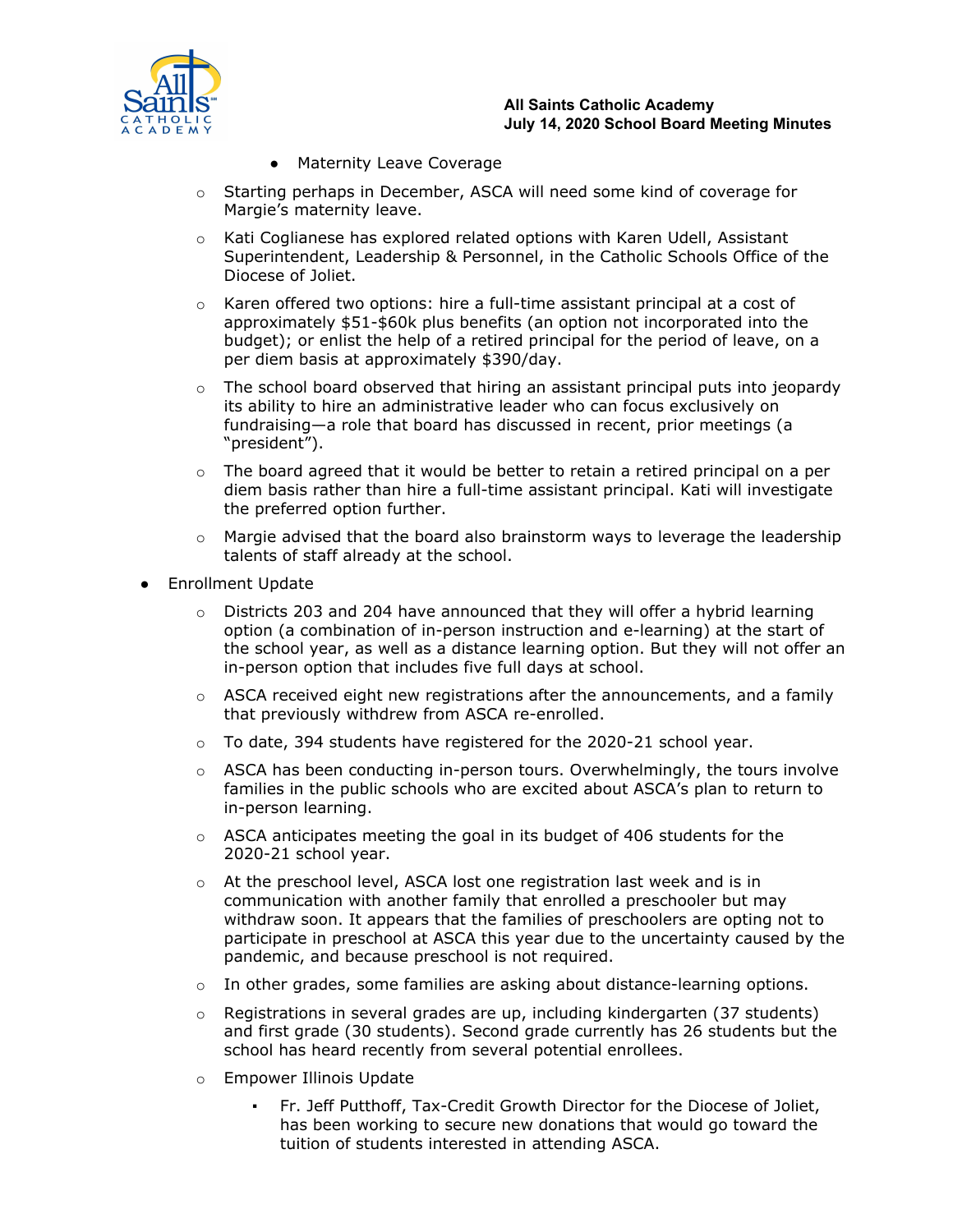

- He informed ASCA that it recently secured a \$20k donation.
- A sixth grader will receive some of the award; the student might otherwise have had to withdraw.
- Diocese Update/Fall School Opening Update
	- $\circ$  Margie sent an email directly to parents today and indicated that she would share information from the diocese as she receives it.
	- $\circ$  Some parents have asked for hybrid or 100% e-learning options; the school does not have the ability of public schools to offer various options because it does not have the resources they do. For example, ASCA does not have enough teachers to devote some of them to in-person learning and others to e-learning.
	- $\circ$  ASCA believes it can safely offer in-person instruction five days a week.
	- $\circ$  The school's plan for what to do if a student tests positive for COVID-19 will involve guidance from the diocese.
- New Board Member Bylaws
	- $\circ$  The school is considering new ways to solicit candidates for school board membership. Margie has an application form that she used at St. Juliana and could repurpose at ASCA.
		- The board would like to open up opportunities for membership, in the hopes of attracting committed and service-oriented applicants.
		- Final decisions on board membership would still fall to the principal and the Pastoral President.
		- The board could potentially implement a rule that would prohibit the parent of a new student from serving on the board until the student has been at the school for a year; that would allow the school and parent an opportunity to get to know each other.
	- $\circ$  In normal times, the board would have filled positions vacated by departing members. In the current environment, however, and in light of the current transition in leadership from Melissa to Margie, the board has determined that it would be better to fill any vacancies/make changes to its membership in the spring.
	- o If the board is inclined to add new members, even if temporarily, it could call upon members of the Board of Trustees.
- Staff/Teacher Update
	- $\circ$  The school is searching for a new junior high language arts teacher.
- DDA Date
	- $\circ$  In the past, DDA chairs helped to set the date. In the current environment, that has not yet happened.
	- $\circ$  The 2020-21 budget assumes that the school will conduct a DDA event.
	- o The school and board will:
		- Investigate potential dates that do not conflict with competing events at other schools;
		- Think creatively about potentially hosting a virtual DDA; and